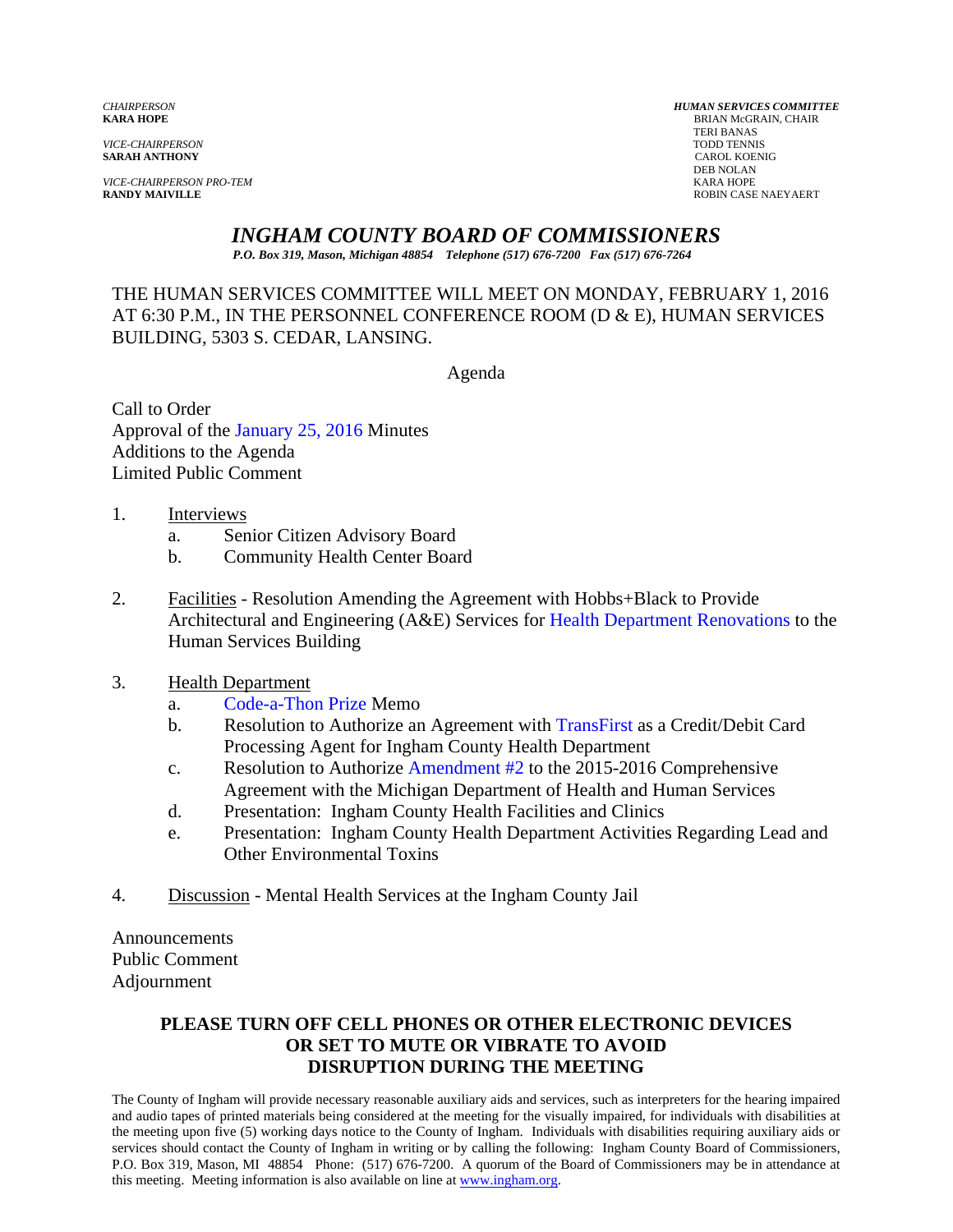#### HUMAN SERVICES COMMITTEE January 25, 2016 Draft – Minutes

<span id="page-1-0"></span>

| <b>Members Present:</b> | McGrain, Banas, Tennis, Koenig (Arrived at 6:33 p.m.), Hope, and Case-<br>Naeyaert |  |
|-------------------------|------------------------------------------------------------------------------------|--|
| Members Absent:         | Nolan                                                                              |  |
| <b>Others Present:</b>  | Jared Cypher, Vince Foess, Jamie Griggs, Randy Marwede, Henry Rojas,<br>and others |  |

The meeting was called to order by Chairperson McGrain at 6:30 p.m.in the Personnel Conference Room "D&E" of the Human Services Building, 5303 S. Cedar Street, Lansing, Michigan.

Approval of the November 30, 2015 Minutes

MOVED BY COMM. HOPE, SUPPORTED BY COMM. BANAS, TO APPROVE THE MINUTES OF THE NOVEMBER 30, 2015 MEETING. THE MOTION CARRIED UNANIMOUSLY. Absent: Commissioners Nolan and Koenig. Additions to the Agenda

- 6. Ingham Health Plan Update
- 7. Veterans' Affairs Director Interview Update

Limited Public Comment

None.

## MOVED BY COMM. CASE-NAEYAERT, SUPPORTED BY COMM. BANAS, TO ADOPT A CONSENT AGENDA OF THE FOLLOWING ACTION ITEMS:

- 1. Michigan State University Extension Resolution to Authorize an Agreement for Michigan State University Extension Services between Michigan State University and Ingham County Approving the Annual Work Plan for 2016
- 2. Facilities Resolution Amending the Contract with Len's Carpet Care & Consultants to Provide Mold Remediation Services at Forest Community Health Center
- 3. Innovation & Technology Resolution to Authorize the Relocation of AT&T Trunk at Forest Community Health Center (FCHC)
- 4. Health Department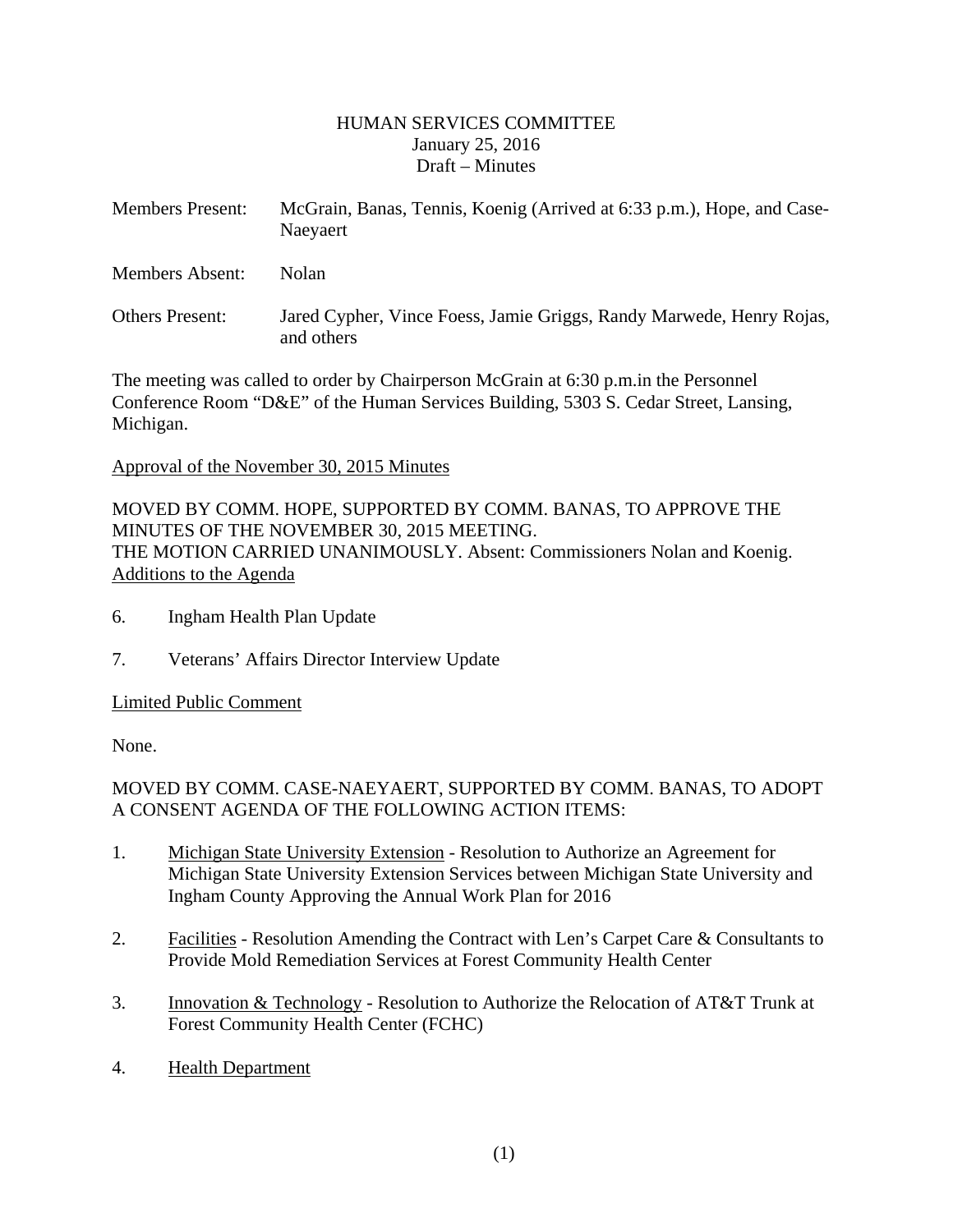- a. Resolution to Amend the Ingham Community Health Center Board Bylaws
- b. Resolution to Amend Resolution #15-371 to Adjust Early Head Start Partnership Expansion Grant Funding
- c. Resolution to Enter into an Agreement with OSIS
- d. Resolution to Amend the Service Agreement with Shred-It for Shredding Services
- e. Resolution to Authorize Subcontract Agreements, Supply Purchases, and Computer Purchases in Support of the Healthy Start Project
- f. Resolution to Enter into an Agreement with the Michigan Association of United Ways to Act as the Fiduciary/Payee for the Children's Healthcare Access Programs
- g. Resolution to Authorize Agreements with Midland County Educational Services Agency for Services Associated with the Great Start to Quality Resource Center
- 5. Controller's Office Resolution to Authorize a Contract with Big Brothers Big Sisters Michigan Capital Region to Provide Administrative Oversight and Programming Leadership to the Community Coalition for Youth Capital Area Mentoring Partnership Program for 2016

THE MOTION CARRIED UNANIMOUSLY. Absent: Commissioners Nolan and Koenig.

THE MOTION TO APPROVE THE ITEMS ON THE CONSENT AGENDA CARRIED UNANIMOUSLY. Absent: Commissioners Nolan and Koenig.

6. Ingham Health Plan Update

Jared Cypher, Deputy Controller, provided an update regarding the Ingham Health Plan Update.

Comm Case-Naeyaert asked what an acceptable time to sign the contract was.

Mr. Cypher answered that he told them that in order to ensure they get paid for January, they should sign the contract as soon as possible.

7. Veterans' Affairs Director Interview Update

Mr. Cypher provided an update regarding the interview process for the Veterns' Affairs (VA) Director position.

Commissioner Koenig arrived at 6:33 p.m.

Commissioner Banas asked Mr. Mardwede what the department should look for in candidates for the position.

Mr. Mardwede answered that the most important part of the position was to be able to communicate with staff and other agencies throughout the community.

# MOVED BY COMM. TENNIS, SUPPORTED BY COMM. BANAS, TO SUSPEND THE RULES AND ALLOW COMM. KOENIG TO VOTE ON THE CONSENT AGENDA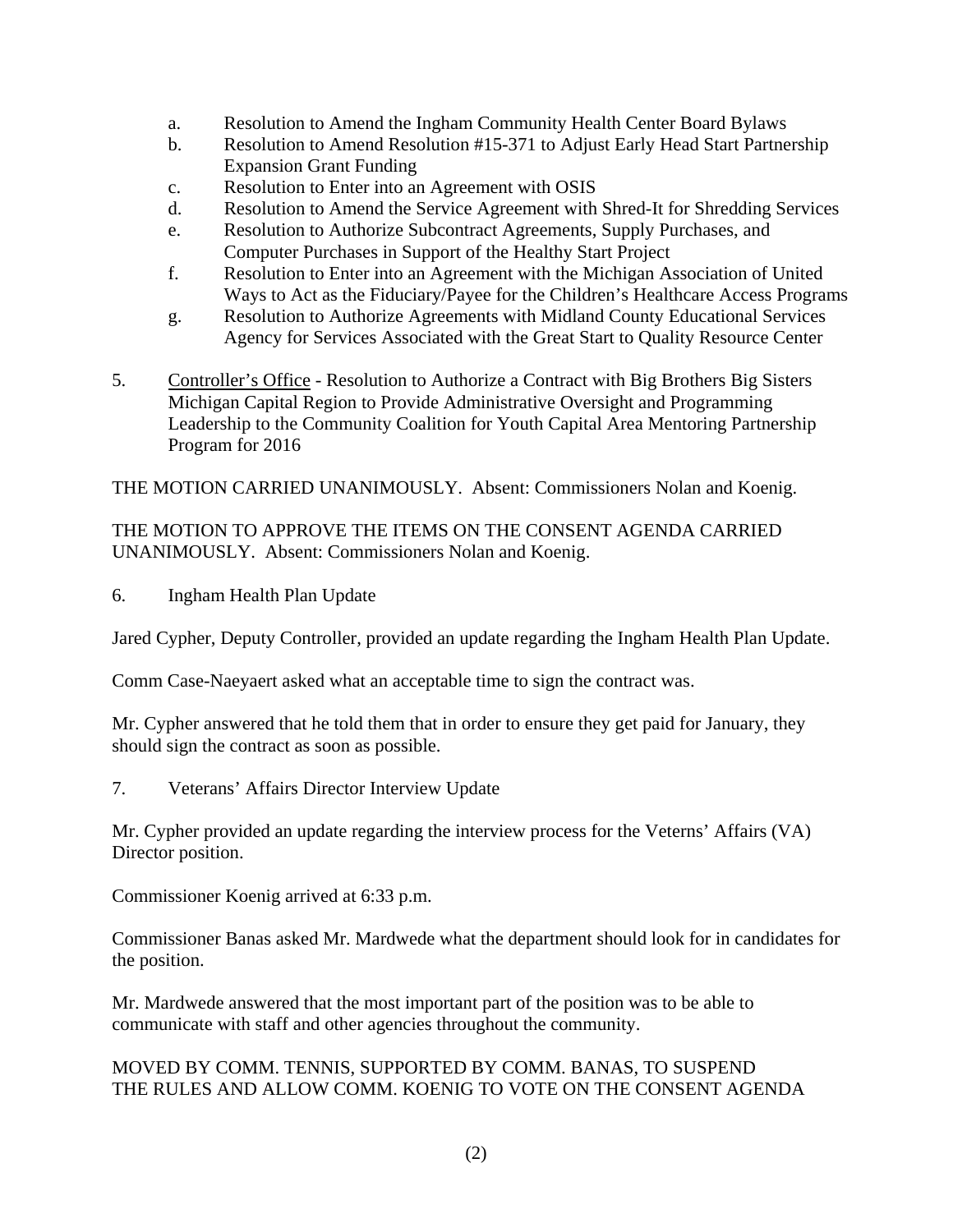## ITEMS FOR WHICH SHE WAS ABSENT.

# THE MOTION CARRIED UNANIMOUSLY. Absent: Commissioner Nolan.

Commissioner Tennis commended the purchasing department for their work on the Resolution Amending the Contract with Len's Carpet Care & Consultants to Provide Mold Remediation Services at Forest Community Health Center.

#### Announcements

Chairperson McGrain announced that at the February 1, 2016 Human Services Committee, the Health Department would be present for a discussion on what the County does to ensure water safety and that they would provide on update on the physical location of services offered throughout the County. He stated that there would also be a discussion on Community Mental Health.

Commissioner Koenig clarified that the issue with the jail was not a finance issue but more about attracting and keeping qualified individuals.

Commissioner Hope announced that Bob Evans would be hosting a 15% off event from 8 a.m. – 8 p.m. and that the proceeds would go towards Meals on Wheels.

Chairperson McGrain announced that he would be meeting with Sandra Dargatz, Executive Director of the Ingham County Fair, at 5:15 p.m. January 26, 2016 to provide an update on the Fair's upcoming project.

## Public Comment

None.

## Adjournment

The meeting was adjourned at 6:45 p.m.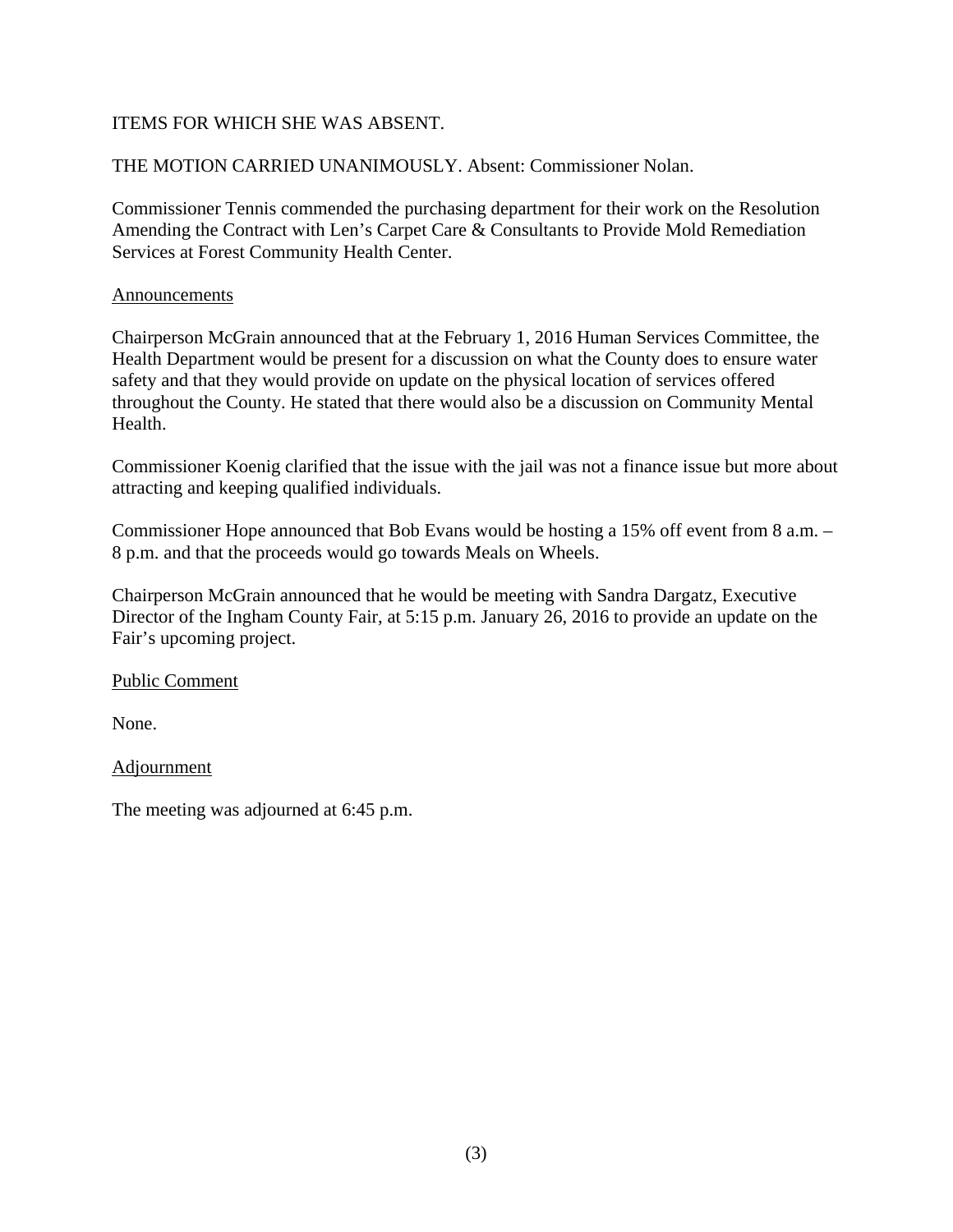# **FEBRUARY 1, 2016 HUMAN SERVICES AGENDA STAFF REVIEW SUMMARY**

## **ACTION ITEMS:**

## **The Deputy Controller is recommending approval of the following resolutions**

*2. Facilities – Resolution Amending the Agreement with Hobbs+Black to Provide Architectural and Engineering (A&E) Services for Health Department Renovations to the Human Services Building*  This resolution authorizes an amended contract with Hobbs & Black to provide A&E services for the renovations to the Human Services Building. Based upon review of the bids, the Facilities Department and the Health Department made some changes and reductions to the scope of work, which required additional value engineering services. In addition to the previously amended A&E costs of \$67,504.90 an additional \$6,000.00 is needed to modify the current bid documents and project manual. This brings the new A&E total cost to a not exceed amount of \$73,504.90.

# *3. Health Department*

# *a. Code-a-Thon Prize Memo*

A Health Department employee participated in a contest at the American Public Health Association annual meeting in Chicago in November 2015. The team on which this employee participated came in second place, and as a prize each team member was awarded \$170. The Health Department seeks approval from the Human Services Committee to allow the employee to keep his prize.

# *b. Resolution to Authorize an Agreement with TransFirst as a Credit/Debit Card Processing Agent for Ingham County Health Department*

This resolution authorizes a contract with TransFirst for the use of credit/debit card devices at the Ingham County Health Department Community Health Centers (ICHD/CHC). HRSA encourages the use of credit/debit cards for payment of clinic services to maximize patient revenue and for convenience of the patients. Additionally, ICHD/CHC patients have requested the use of credit/debit cards to pay for services. The costs for purchasing the credit/debit card swipe devices are \$125.00 per device and ICHD/CHC requests to purchase up to 20 machines. Other costs include a maintenance fee of \$11.27 per month per device and a processing fee per transaction of .10 cents per credit card swipe plus .80% to 2.95% and .50% of the transaction value depending on the credit/debit card used. The costs to purchase credit/debit card devices and payment of transaction related fees will be paid from existing operating costs and expected increase in payments for services.

## *c. Resolution to Authorize Amendment #2 to the 2015-2016 Comprehensive Agreement with the Michigan Department of Health and Human Services*

This resolution authorizes Amendment #2 of the 2015-2016 Comprehensive Agreement with the Michigan Department of Health and Human Services (MDHHS). This amendment will increase the budget for Comprehensive Local Health Services from \$4,998,301 to \$5,029,541, an increase of 31,240. The amendment makes the following specific changes in the budget:

## Amendment # 2

- 1. Fetal Infant Mortality Review (FIMR) Case Abstraction \$3,240 new funding
- 2. Great Start Trauma Informed System Community Demonstration \$3,800 new funding
- 3. Immunization Billing Practice Infrastructure Enhancement \$4,000 new funding
- 4. Nurse Family Partnership increase of \$20,000 from \$485,300 to \$505,300 additional funding
- 5. Communicable Disease Control ELPHS increase of \$200 from \$580,885 to \$581,885

The resolution includes authorization of a contract, up to \$2,000, to the Children's Trauma Assessment Center at Western Michigan University for trauma training.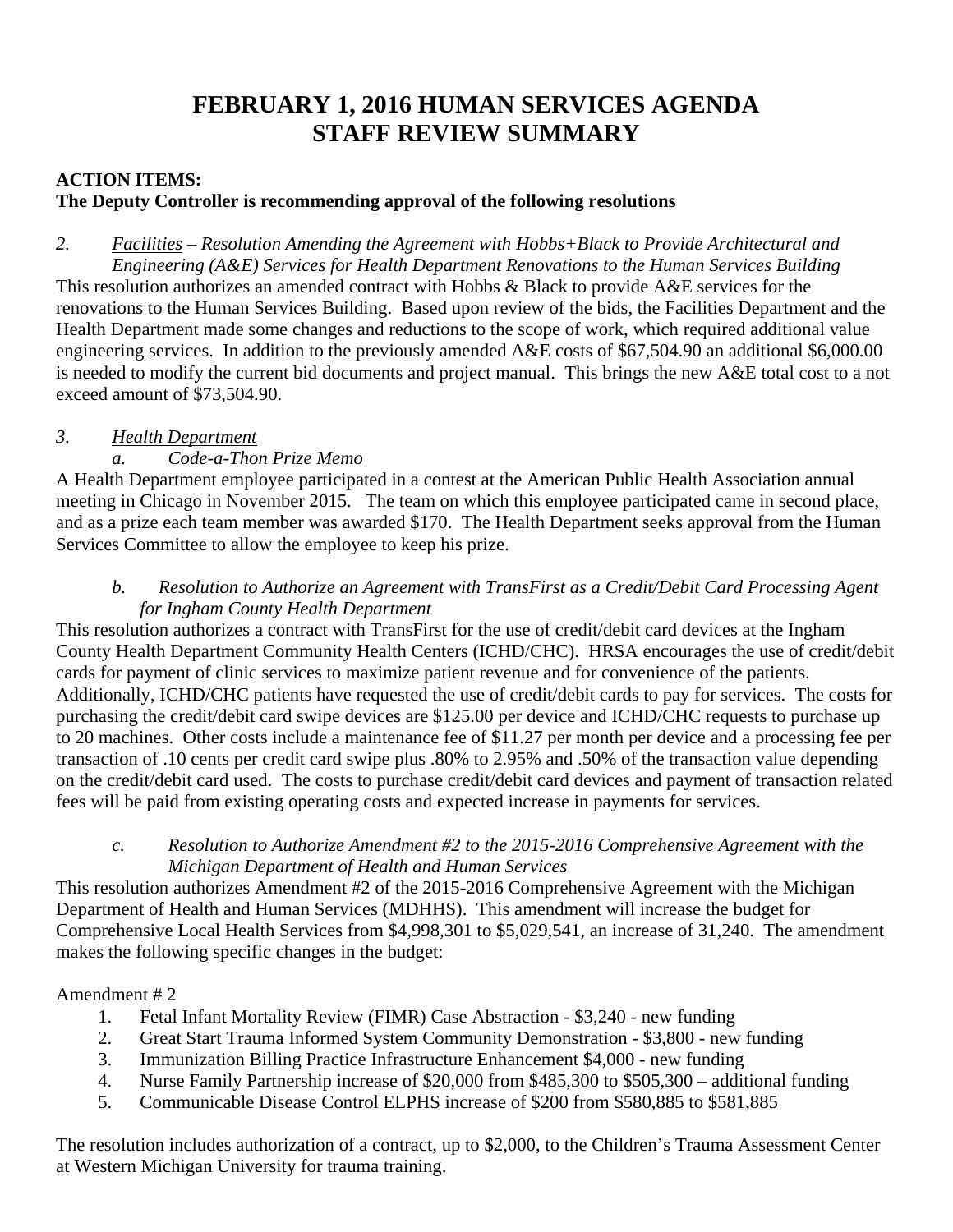## **OTHER ITEMS:**

- *1. Interviews* 
	- *a. Senior Citizen Advisory Board*
	- *b. Community Health Center Board*

# *3. Health Department*

- *d. Presentation: Ingham County Health Facilities and Clinics*
- *e. Presentation: Ingham County Health Department Activities Regarding Lead and Other Environmental Toxins*
- *4. Discussion Mental Health Services at the Ingham County Jail*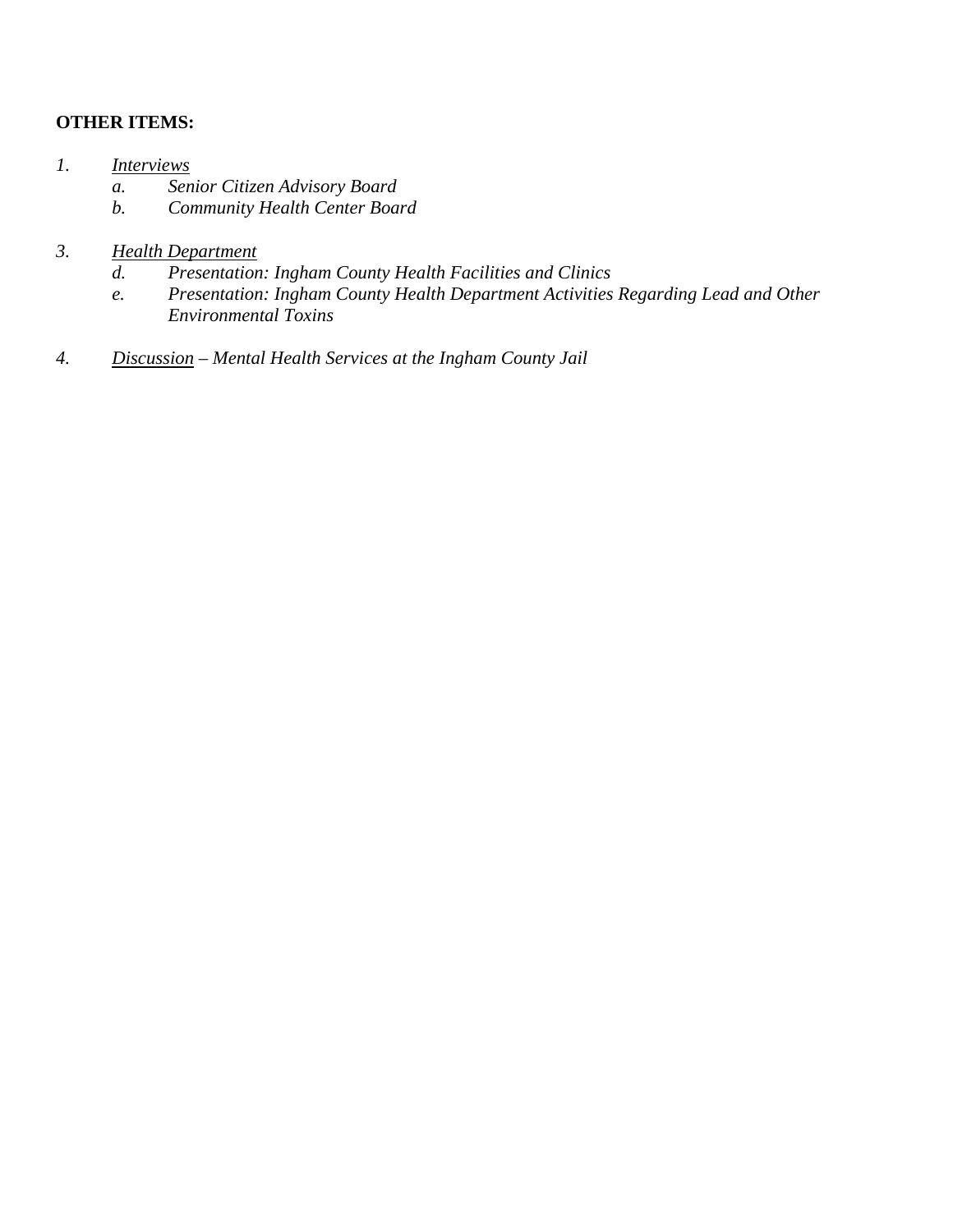#### **Agenda Item 2**

<span id="page-6-0"></span>TO: Human Services, County Services and Finance Committees

- FROM: Rick Terrill, Facilities Director
- DATE: January 19, 2016

#### SUBJECT: **RESOLUTION AMENDING THE AGREEMENT WITH HOBBS+BLACK TO PROVIDE ARCHITECTURAL AND ENGINEERING (A&E) SERVICES FOR HEALTH DEPARTMENT RENOVATIONS TO THE HUMAN SERVICES BUILDING**

The scope of work has changed since the amended Resolution #15-124 was approved in April of 2015.

Based upon review of the bids, both the Facilities and Health Department made some changes, and reductions, to the scope of work which required additional value engineering services.

In addition to the previously amended A&E costs of \$67,504.90 an additional \$6,000.00 is needed to modify the current bid documents and project manual. This brings the new A&E total cost to a not exceed amount of \$73,504.90.

Funds for the Hobbs+Black A&E services for this project are available within the approved CIP Line Item 511-61553-976000-02011.

I recommend approval of this resolution.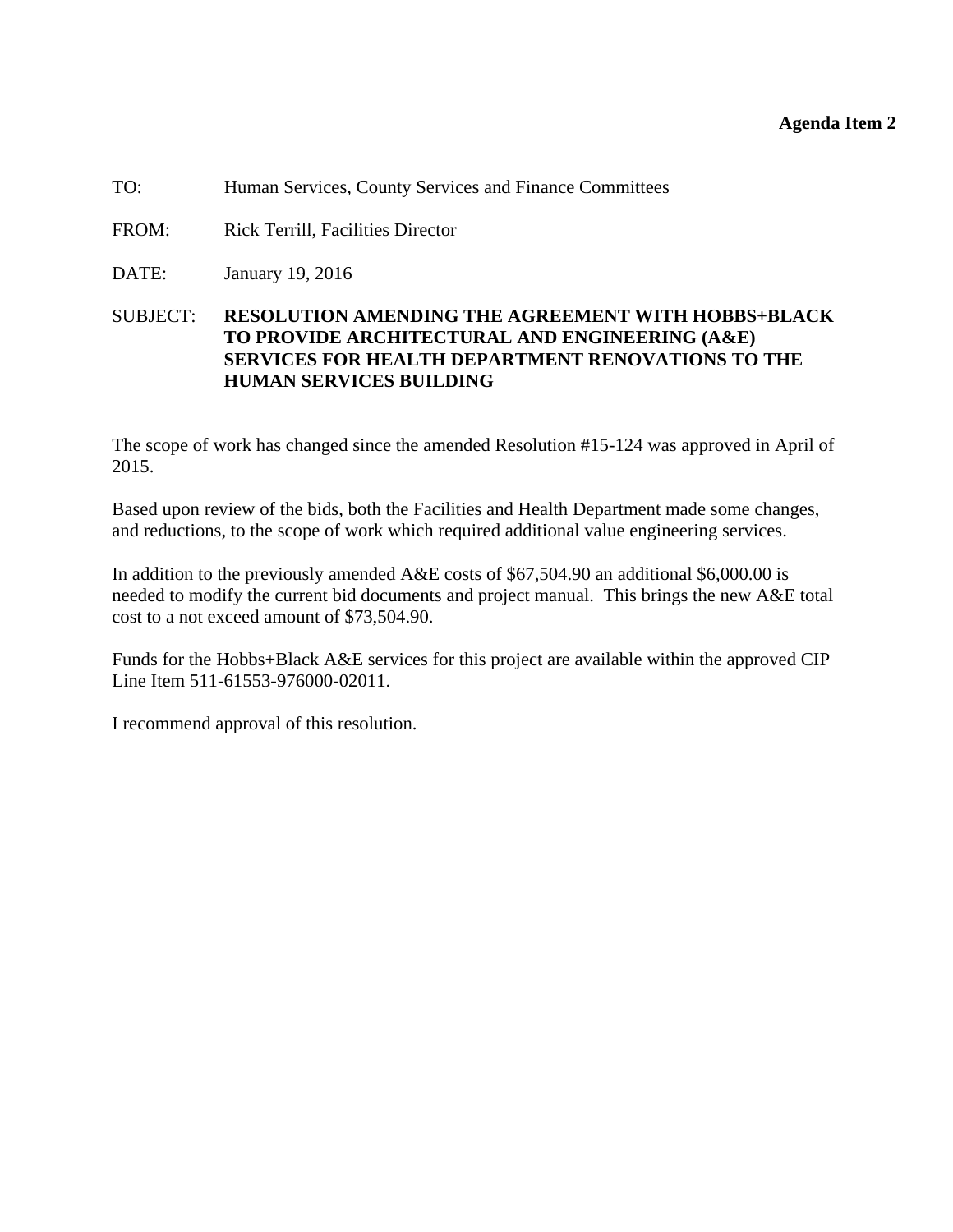Introduced by the Human Services**,** County Services and Finance Committees of the:

# INGHAM COUNTY BOARD OF COMMISSIONERS

#### **RESOLUTION AMENDING THE AGREEMENT WITH HOBBS+BLACK TO PROVIDE ARCHITECTURAL AND ENGINEERING (A&E) SERVICES FOR HEALTH DEPARTMENT RENOVATIONS TO THE HUMAN SERVICES BUILDING**

WHEREAS, the scope of work has changed since the amended Resolution #15-124 was approved in April of 2015; and

WHEREAS, based upon review of the bids both the Facilities and Health Department made some changes and reductions to the scope of work which required additional value engineering services; and

WHEREAS, the additional value engineering services increased the current A&E cost by \$6,000.00; and

WHEREAS, in addition to the previously amended A&E costs of \$67,504.90 an additional \$6,000.00 is needed to modify the current bid documents and project manual bringing the new A&E total cost to a not to exceed amount of \$73,504.90; and

WHEREAS, funds for the Hobbs+Black A&E services for this project are available within the approved CIP Line Item 511-61553-976000-02011.

THEREFORE BE IT RESOLVED, the Ingham County Board of Commissioners hereby authorizes amending the agreement with Hobbs+Black, 117 East Allegan Street, Lansing, Michigan 48933 to include an additional \$6,000.00 for value engineering services to modify the current bid documents and project manual for the Ingham County Health Department renovations to the Human Services Building for a not to exceed A&E cost of \$73,504.90.

BE IT FURTHER RESOLVED, the Ingham County Board of Commissioners authorizes the Board Chairperson to sign any necessary documents that are consistent with this resolution and approved as to form by the County Attorney.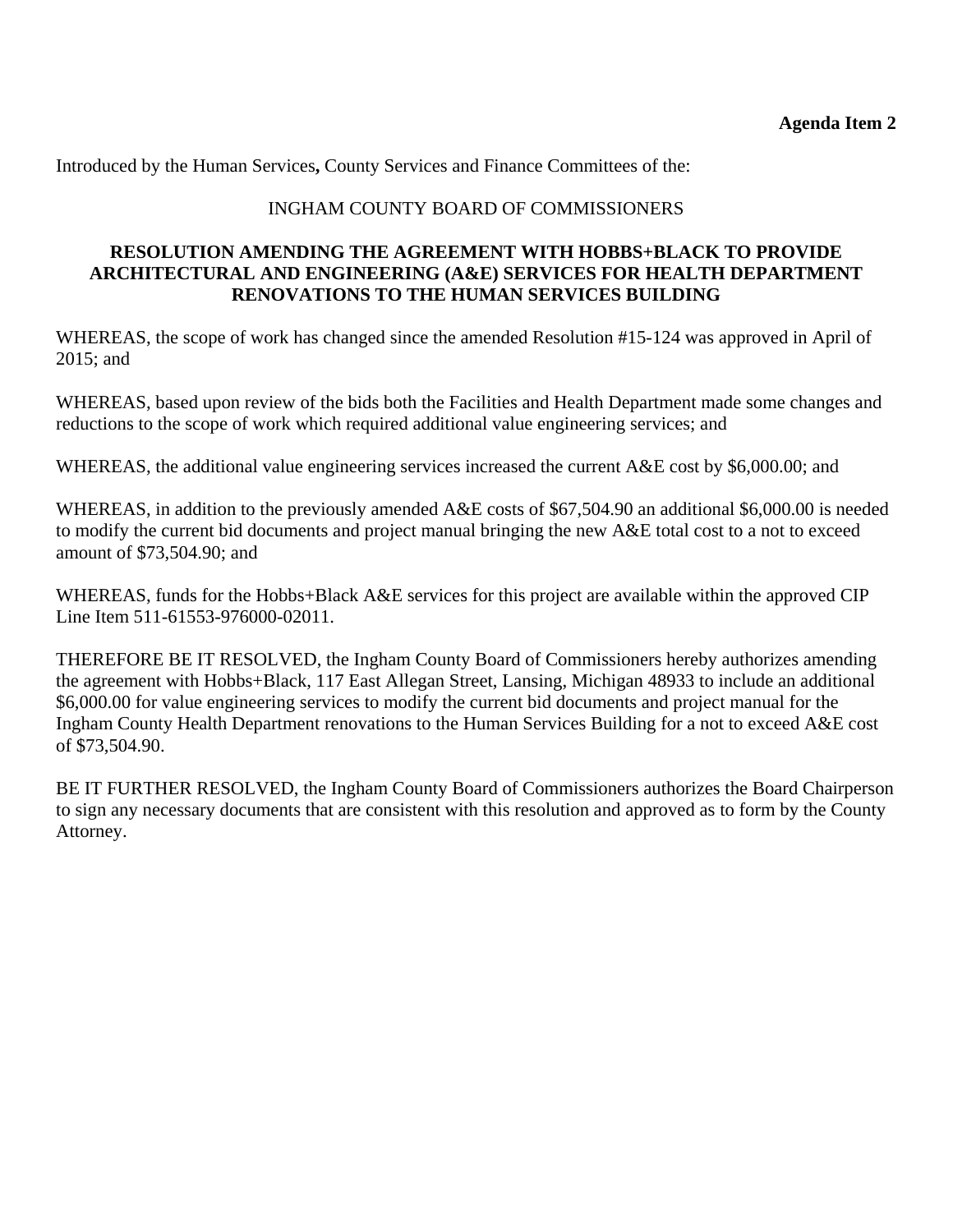#### **Agenda Item 3a**

<span id="page-8-0"></span>

| TO:          | Human Services Committee           |
|--------------|------------------------------------|
| <b>FROM:</b> | Linda S. Vail, MPA, Health Officer |
| DATE:        | January 12, 2016                   |

**SUBJECT:** Code-a-thon Prize

Mr. Lewis Wooster, a Health Analyst with Ingham County Health Department (ICHD), participated in a code-a-thon sponsored by the American Public Health Association (APHA). The purpose of the event was to bring together public health professionals, coders, and application developers, to create tools relevant to public health. Mr. Wooster's team, Team Tinder, developed a tool that would allow users of the dating app Tinder to receive information about sexual health resources and direct them to local agencies. Team Tinder's app won second place. As a prize, each member of Team Tinder received a check for \$170 from APHA.

Since this was a public health conference and the application could be a useful tool in the prevention and control of sexually transmitted infections, Mr. Wooster was considered to be working for ICHD during the code-a-thon. As a result, when Mr. Wooster received the award check in mid-December he submitted the check to ICHD.

ICHD is proud of Mr. Wooster's accomplishment and, when possible, encourages creativity and innovation to all staff. To that end, it is recommended that Mr. Wooster be allowed to receive the award check from APHA.

c: Joel Murr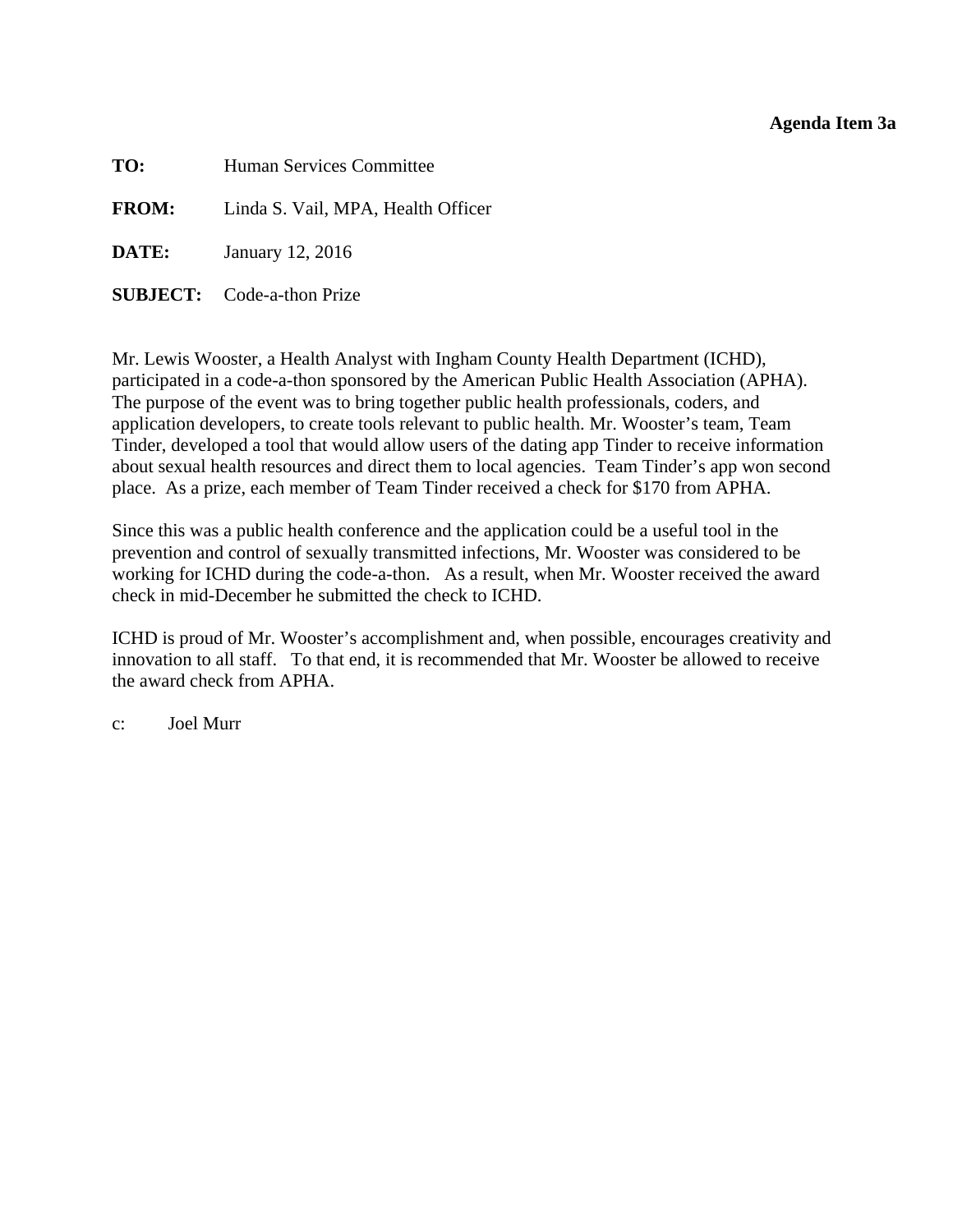#### **Agenda Item 3b**

<span id="page-9-0"></span>

| TO:             | <b>Human Services Committee</b><br><b>Finance Committee</b>                                            |
|-----------------|--------------------------------------------------------------------------------------------------------|
| <b>FROM:</b>    | Linda S. Vail, MPA, Health Officer                                                                     |
| DATE:           | January 12, 2016                                                                                       |
| <b>SUBJECT:</b> | Resolution to Contract with TransFirst for the Purchase and use of Credit/Debit<br><b>Card Devices</b> |

Attached is a resolution to contract with TransFirst for the use of credit/debit card devices at the Ingham County Health Department Community Health Centers (ICHD/CHC).

The ICHD/CHC receives Health Resources and Services Administration (HRSA) funding for the operation of its Federally Qualified Health Centers. HRSA encourages the use of credit/debit cards for payment of clinic services to maximize patient revenue and for convenience of the patients. Additionally, ICHD/CHC patients have requested the use of credit/debit cards to pay for services.

ICHD/CHC responded with an analysis of credit/debit card processing agents with the ability to interface with current Electronic Health Records and the decision was made to contract with TransFirst for processing of credit/debit card payments for ICHD/CHC services. The Ingham Community Health Center (ICHC) Board has reviewed and supports an agreement with TransFirst to provide credit/debit card processing services.

The costs for purchasing the credit/debit card swipe devices are \$125.00 per device and ICHD/CHC requests to purchase up to 20 machines. Other costs include a maintenance fee of \$11.27 per month per device and a processing fee per transaction of .10 cents per credit card swipe plus .80% to 2.95% and .50% of the transaction value depending on the credit/debit card used.

The costs to purchase credit/debit card devices and payment of transaction related fees will be paid from existing operating costs and expected increase in payments for services.

I recommend that the Ingham County Board of Commissioners authorize a contract, with TransFirst, for the use of credit/debit card devices.

cc: Eric Thelen, w/attachment Barbara W. Mastin, w/attachment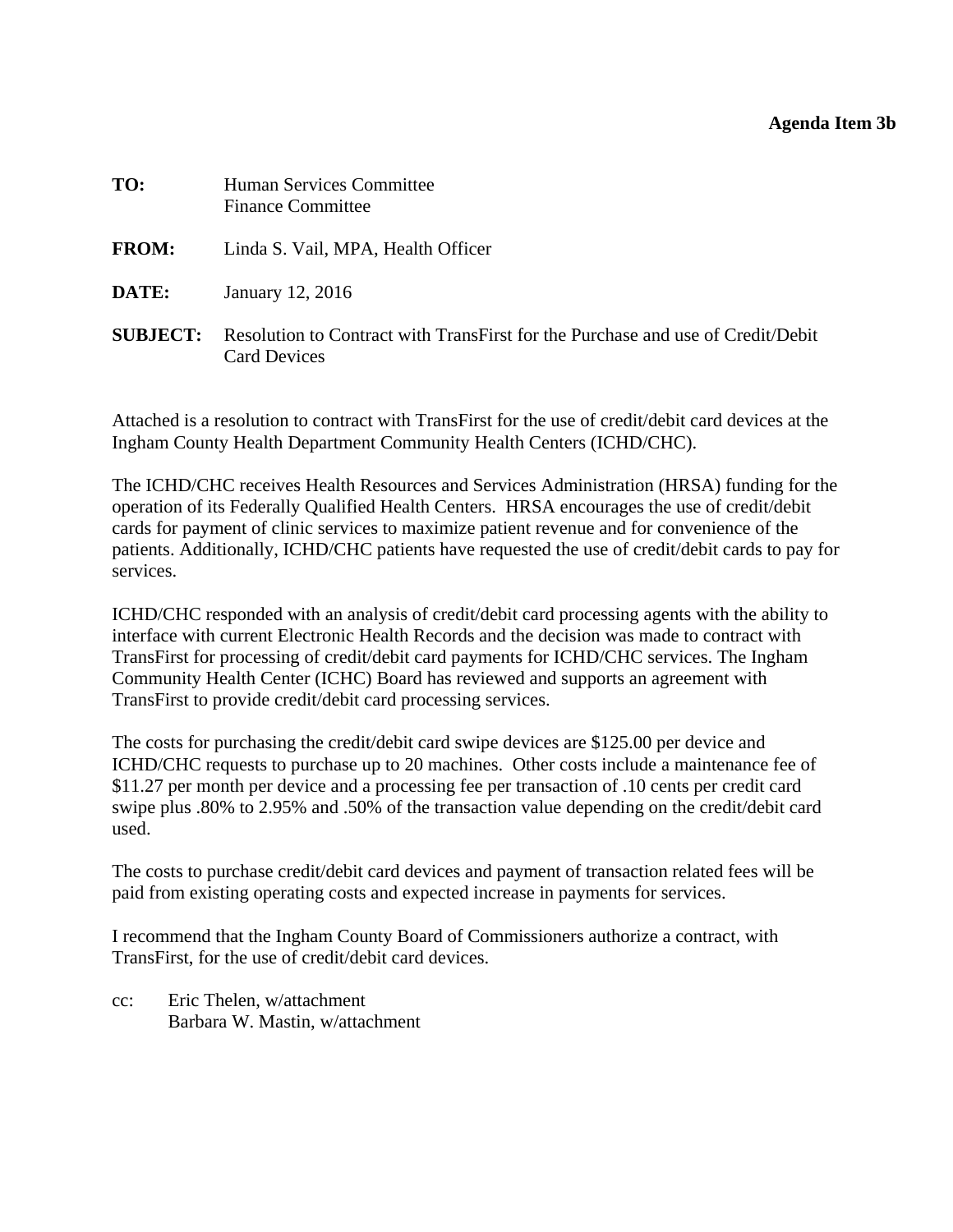Introduced by the Human Services and Finance Committees of the:

## INGHAM COUNTY BOARD OF COMMISSIONERS

#### **RESOLUTION TO AUTHORIZE AN AGREEMENT WITH TRANSFIRST AS A CREDIT/DEBIT CARD PROCESSING AGENT FOR INGHAM COUNTY HEALTH DEPARTMENT**

WHEREAS, the Ingham County Health Department Community Health Centers (CHD/CHC) receives Health Resources and Services Administration (HRSA) funding for the operation of its Federally Qualified Health Centers; and

WHEREAS, HRSA encourages Federally Qualified Health Centers allow payment for services via credit/debit card to maximize patient revenue; and

WHEREAS, ICHD/ ICHD/CHC patients have requested the use of credit/debit cards to pay for services; and

WHEREAS, the Health Department responded with an analysis of credit/debit card processing agents with the ability to interface with current Electronic Health Records; and

WHEREAS, the decision was made to contract with TransFirst for processing of credit/debit card payments for Health Department services; and

WHEREAS, the Ingham Community Health Center Board has reviewed and supports an agreement with TransFirst to provide credit/debit card processing services; and

WHEREAS, the costs for purchasing the credit/debit card swipe devices are \$125.00 per device and ICHD/CHC requests to purchase up to 20 machines; and

WHEREAS, other costs include a maintenance fee of \$11.27 per month per device and a processing fee per transaction of .10 cents per credit card swipe plus .80% to 2.95% and .50% of the transaction value depending on the credit/debit card used; and

WHEREAS, the costs to purchase credit/debit card devices and payment of transaction related fees will be paid from existing operating costs and expected increase in payments for services; and

WHEREAS, the Health Officer recommends the Board of Commissioners authorize an agreement with TransFirst to provide credit/debit card processing services.

THEREFORE BE IT RESOLVED, that the Board of Commissioners authorizes ICHD/CHC to enter into an agreement contract with TransFirst for the provision of providing credit/debit card processing services.

BE IT FURTHER RESOLVED, the costs for purchasing the credit card swipe devices are \$125.00 per device and ICHD/CHC requests to purchase up to 20 machines.

BE IT FURTHER RESOLVED, other costs will include a maintenance fee of \$11.27 per month per device and a processing fee per transaction of .10 cents per credit card swipe plus .80% to 2.95% and .50% of the transaction value depending on the credit/debit card used.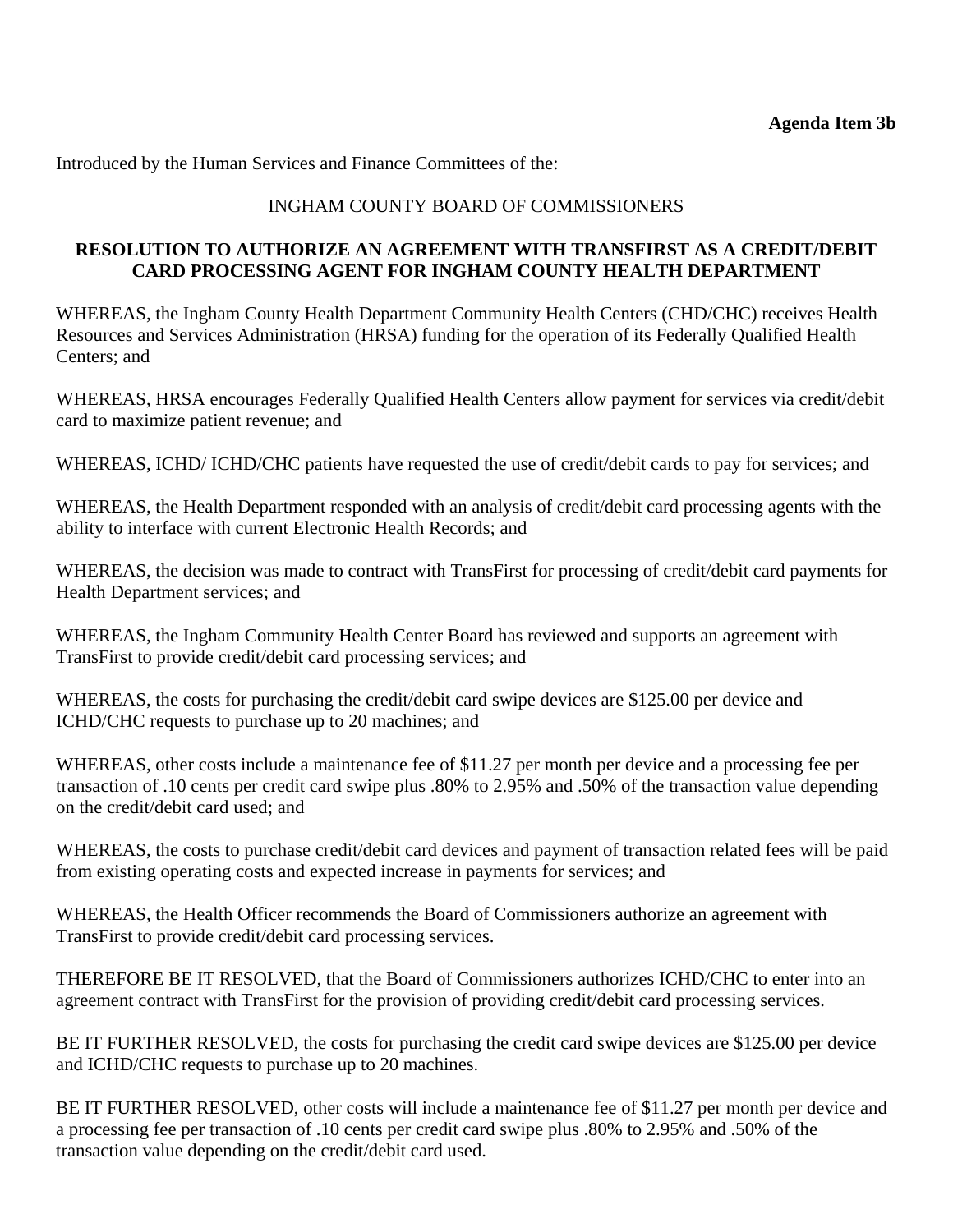BE IT FURTHER RESOLVED, the costs to purchase credit/debit card devices and payment of transaction related fees will be paid from existing operating costs and expected increase in payments for services.

BE IT FURTHER RESOLVED, that the Chairperson of the Board of Commissioners is hereby authorized to sign the necessary contract documents on behalf of the county after approval as to form by the County Attorney.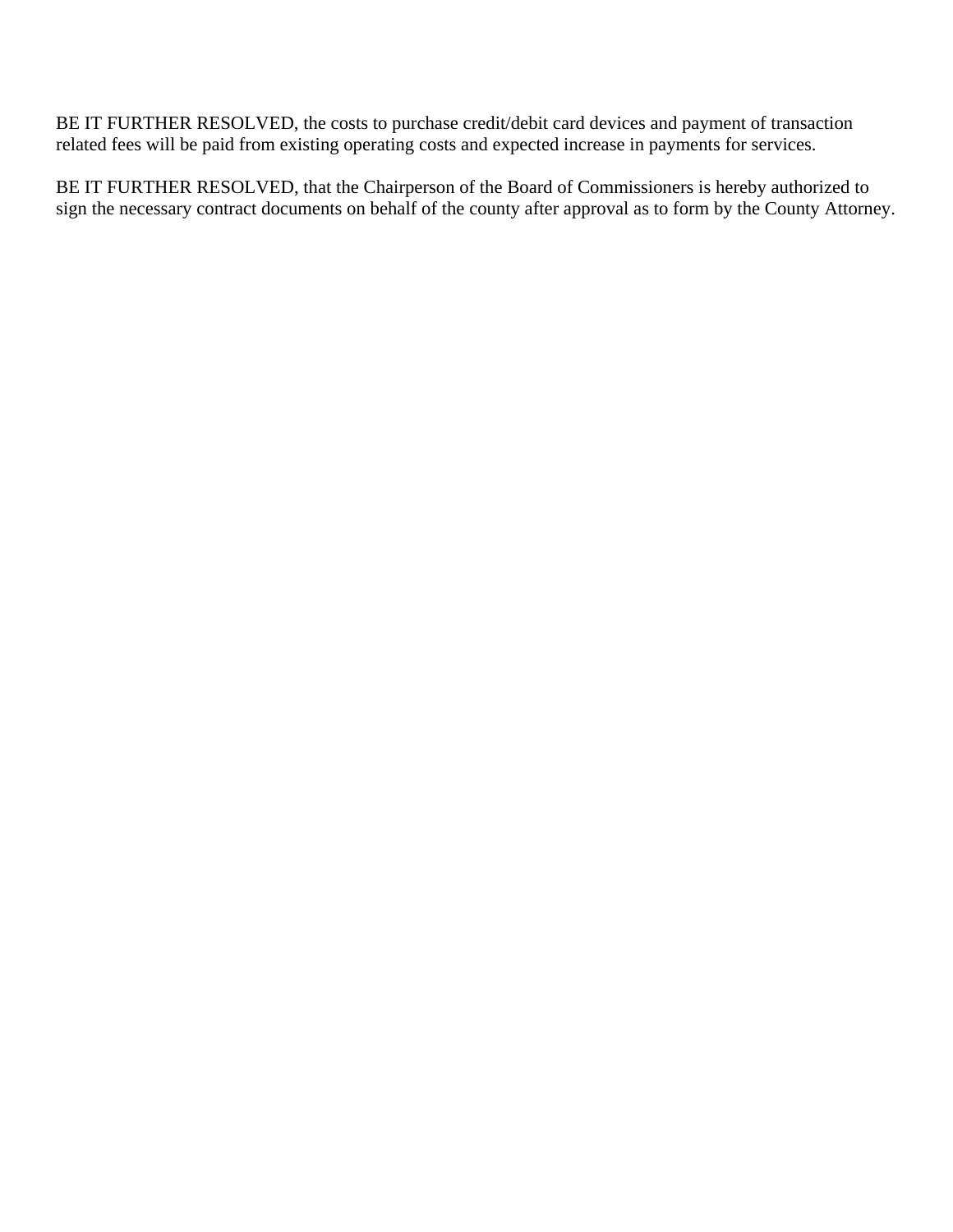#### **Agenda Item 3c**

<span id="page-12-0"></span>

| TO:          | <b>Human Services Committee</b><br><b>Finance Committee</b>                                                                                  |
|--------------|----------------------------------------------------------------------------------------------------------------------------------------------|
| <b>FROM:</b> | Linda S. Vail, MPA, Health Officer                                                                                                           |
| DATE:        | January 14, 2016                                                                                                                             |
| RE:          | Resolution to Authorize Amendment $#2$ to the 2015-2016 Comprehensive<br>Agreement with the Michigan Department of Health and Human Services |

This is a resolution to authorize Amendment #2 of the 2015-2016 Comprehensive Agreement with the Michigan Department of Health and Human Services (MDHHS). The Comprehensive Agreement is the annual process whereby the MDHHS transmits state and federal funds to Ingham County Health Department (ICHD) to support public health programs. The Comprehensive Agreement establishes the funding levels and the terms and conditions under which the funds are disbursed. The Board of Commissioners authorized the 2015-2016 Agreement in Resolution #15-413, Amendment #1 in Resolution 15-479.

The Comprehensive Agreement is regularly amended to adjust funding levels and clarify terms and conditions. This amendment will increase the budget for Comprehensive Local Health Services from \$4,998,301 to \$5,029,541, an increase of 31,240. The amendment makes the following specific changes in the budget:

Amendment # 2

- 1. Fetal Infant Mortality Review (FIMR) Case Abstraction \$3,240 new funding.
- 2. Great Start Trauma Informed System Community Demonstration \$3,800 new funding.
- 3. Immunization Billing Practice Infrastructure Enhancement \$4,000 new funding.
- 4. Nurse Family Partnership increase of \$20,000 from \$485,300 to \$505,300 additional funding
- 5. Communicable Disease Control ELPHS increase of \$200 from \$580,885 to \$581,885

The resolution includes authorization of a contract, up to \$2,000, to the Children's Trauma Assessment Center at Western Michigan University for trauma training

I recommend that the Board of Commissioners authorize the amendment to the 2015-2016 Comprehensive Agreement with MDHHS.

c: Debbie Edokpolo w/attachment Eric Thelen w/attachment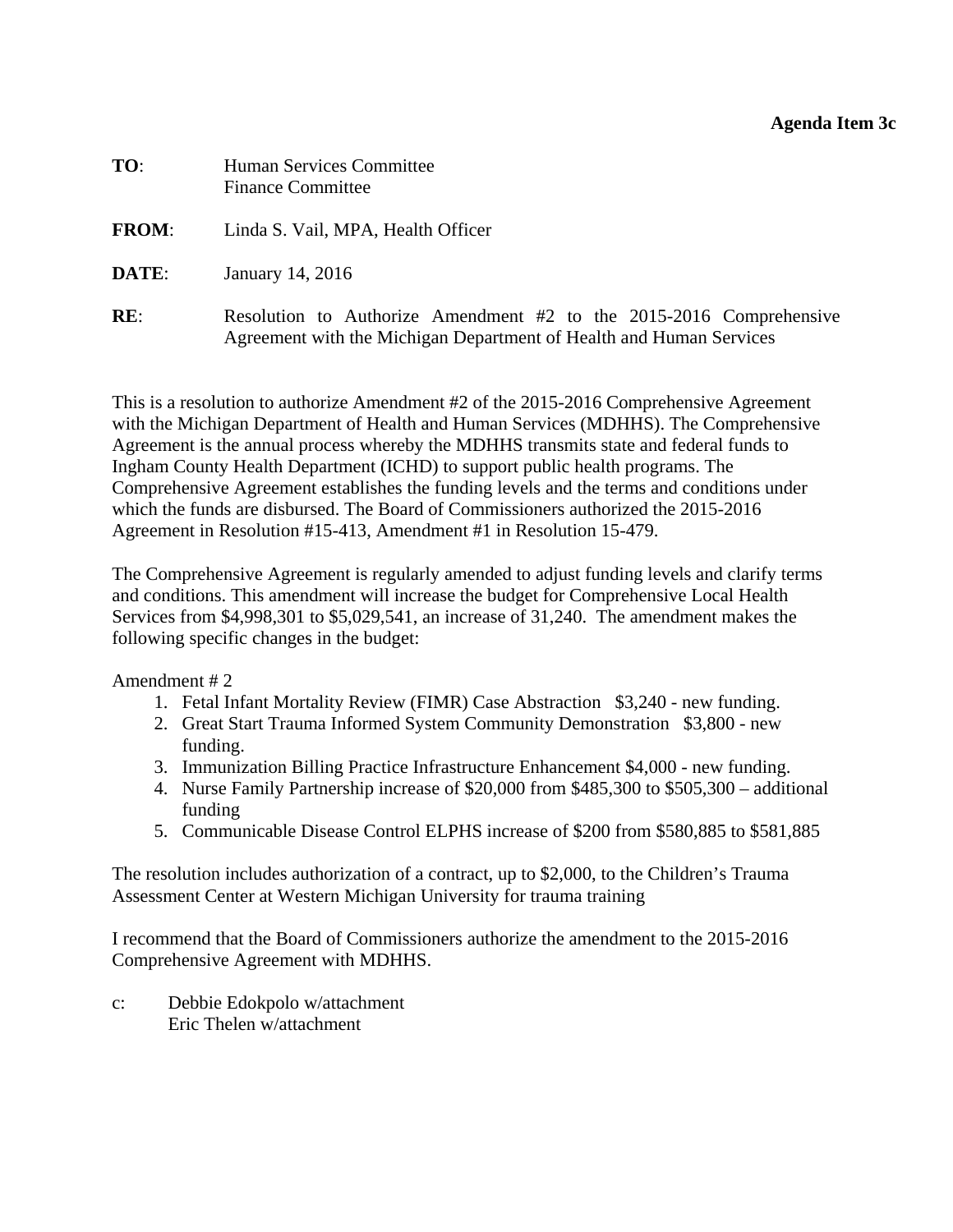Introduced by the Human Services and Finance Committees of the:

# INGHAM COUNTY BOARD OF COMMISSIONERS

#### **RESOLUTION TO AUTHORIZE AMENDMENT #2 TO THE 2015-2016 COMPREHENSIVE AGREEMENT WITH THE MICHIGAN DEPARTMENT OF HEALTH AND HUMAN SERVICES**

WHEREAS, the responsibility for protecting the health of the public is a shared responsibility between the State and County governments in Michigan; and

WHEREAS, the Michigan Department of Health and Human Services (MDHHS) and local health departments enter into contracts to clarify the role and responsibility of each party in protecting public health; and

WHEREAS, the MDHHS and Ingham County Health Department (ICHD) have entered into a 2015-2016 Agreement authorized in Resolution #15-413; and

WHEREAS, the MDHHS and Ingham County have entered into a 2015-2016 Agreement authorized in Resolution #15-413, and Amendment #1 in Resolution 15-479; and

WHEREAS, the MDHHS has proposed Amendment #2 to the current Agreement to adjust grant funding levels and clarify Agreement procedures; and

WHEREAS, ICHD had anticipated and included the grant increase in the FY16 Board of Commissioners approved budget; and

WHEREAS, the Health Officer recommends that the Board of Commissioners authorize the Amendment to the 2015-2016 Comprehensive Agreement with MDHHS.

THEREFORE BE IT RESOLVED, that the Ingham County Board of Commissioners authorizes Amendment #2 to the 2015-2016 Comprehensive Agreement with the Michigan Department of Health and Human Services (MDHHS).

BE IT FURTHER RESOLVED, that the total amount of Comprehensive Agreement funding shall increase from \$4,998,301 to \$5,029,541, an increase of \$31,240.

BE IT FURTHER RESOLVED, that the increase consist of the following specific changes to program budgets:

Fetal Infant Mortality Review (FIMR) Case Abstraction \$3,240 – new funding Great Start Trauma Informed System Community Demonstration \$3,800 - new funding Immunization Billing Practice Infrastructure Enhancement \$4,000 - new funding Nurse Family Partnership increase of \$20,000 from \$485,300 to \$505,300 – additional funding. Communicable Disease Control ELPHS increase of \$200 from \$580,885 to \$581,885

BE IT FURTHER RESOLVED, the resolution includes authorization of a contract, up to \$2,000, to the Children's Trauma Assessment Center at Western Michigan University for trauma training.